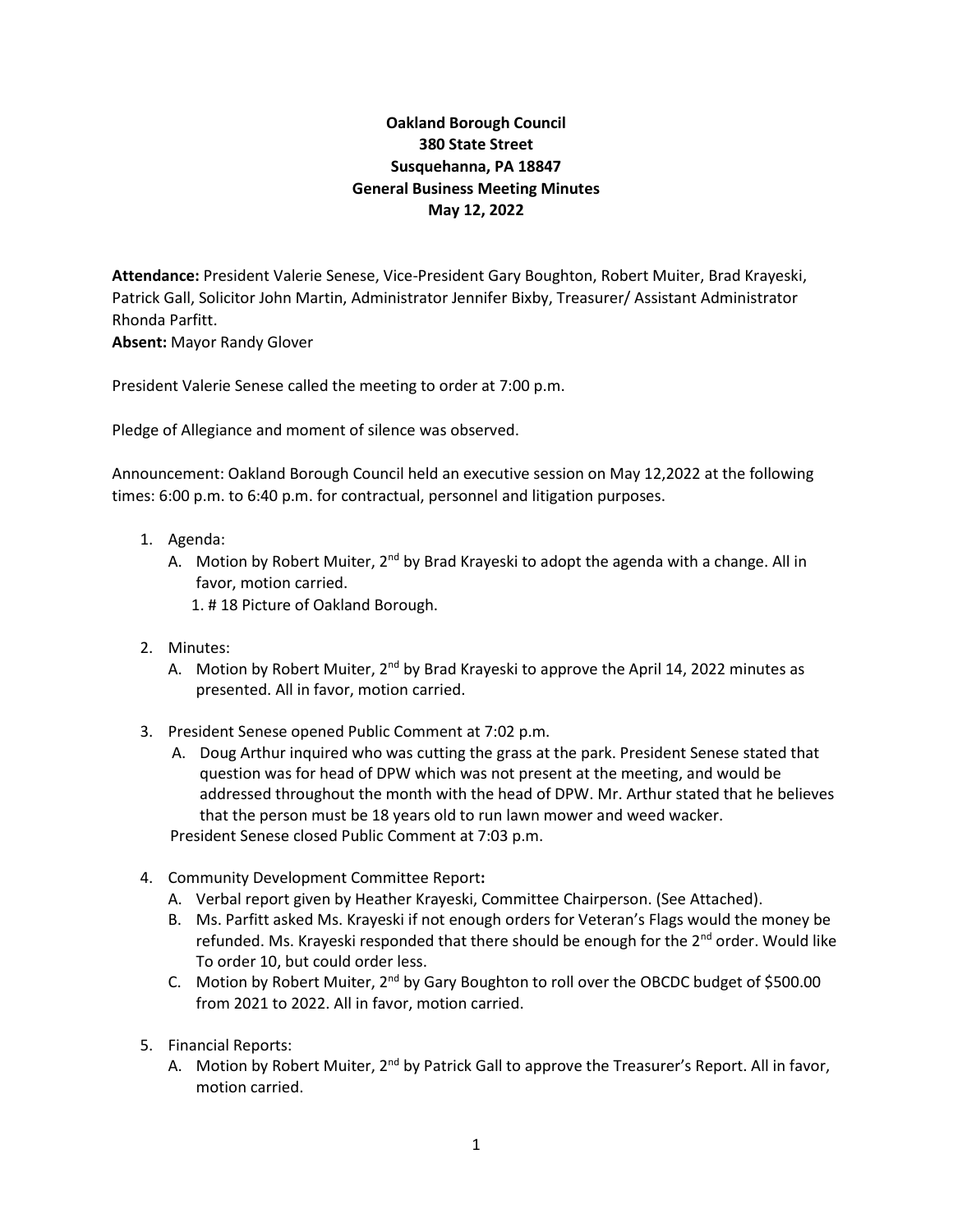- B. Motion by Patrick Gall,  $2<sup>nd</sup>$  by Brad Krayeski to approve and pay Bill List as presented with additional \$150.46 for the Wex Bank Gas Card added to the list. All in favor, motioned carried.
- 6. Correspondence: There was no Correspondence this month.
- 7. Codes Report:

Verbal report by Brad Krayeski

- A. Currently processing a few garbage complaints.
- 8. Police Report:

A. Chief Officer Creamer or Head of DPW Mayor Randy Glover was not present to give verbal report. Council did review Police Service Bill and Police Log Sheet.

- 9. DPW Report:
	- A. President Valerie Senese gave report in the absence of Mayor Randy Glover.
		- 1. New tractor has been delivered.

2. Dump truck is at Endless Mountain Garage having new gas tank installed. While the truck is up on the racks the garage will look at the hydraulic system for leaks.

3. Pot holes are being filled in.

4. Snowblower was not delivered as the cab is on back order, and needs to be installed. Will pay the bill later on.

- B. Motion by Robert Muiter, 2<sup>nd</sup> by Vice-President Gary Boughton to purchase DumperDogg/ Salt Spreader from Powell's for \$11,349.40 with the condition of installation. All in favor, motion carried.
- 10. Finance Committee Report:
	- A. Verbal report by Robert Muiter.

1.Oakland Borough had one offer for \$500.00 from a current employee for the old lawn tractor. Robert Muiter explained that the model is a 2005-2006 and he was unable to find a value for that model. The Committee's recommendation to the Council was to advertise the old lawn tractor. An ad will be placed in the Transcript to sell tractor.

 B. Robert Muiter stated that the Oakland Borough Water Authority has requested \$30,000.00 from the ARPA funds to cover operational expenses. Council previously had agreed to purchase and install a generator for the pump station. Oakland Borough Water Authority will not be doing that project due to various reasons. The Water Authority adopted a new project which includes an extensive cleaning plan. Oakland Borough Water Authority has proposed to use their own funds for the cleaning project. The Committee's recommendation to Council would be to support their request by covering their operating with certain conditions.

The conditions are as follows:

- 1.Enlist the solicitor to assist in drafting a list of feasible options for the distribution and and reconciliation of the funds.
- 2. Submit the option to Council for approval.
- 3. Submit the list of options to the Oakland Borough Water Authority for their review.
- 4. Upon receipt of their selection, submit to Council to proceed, solicitor to draft an agreement to present to Oakland Borough Water Authority based on their selection.
- 5. Council to review and approve.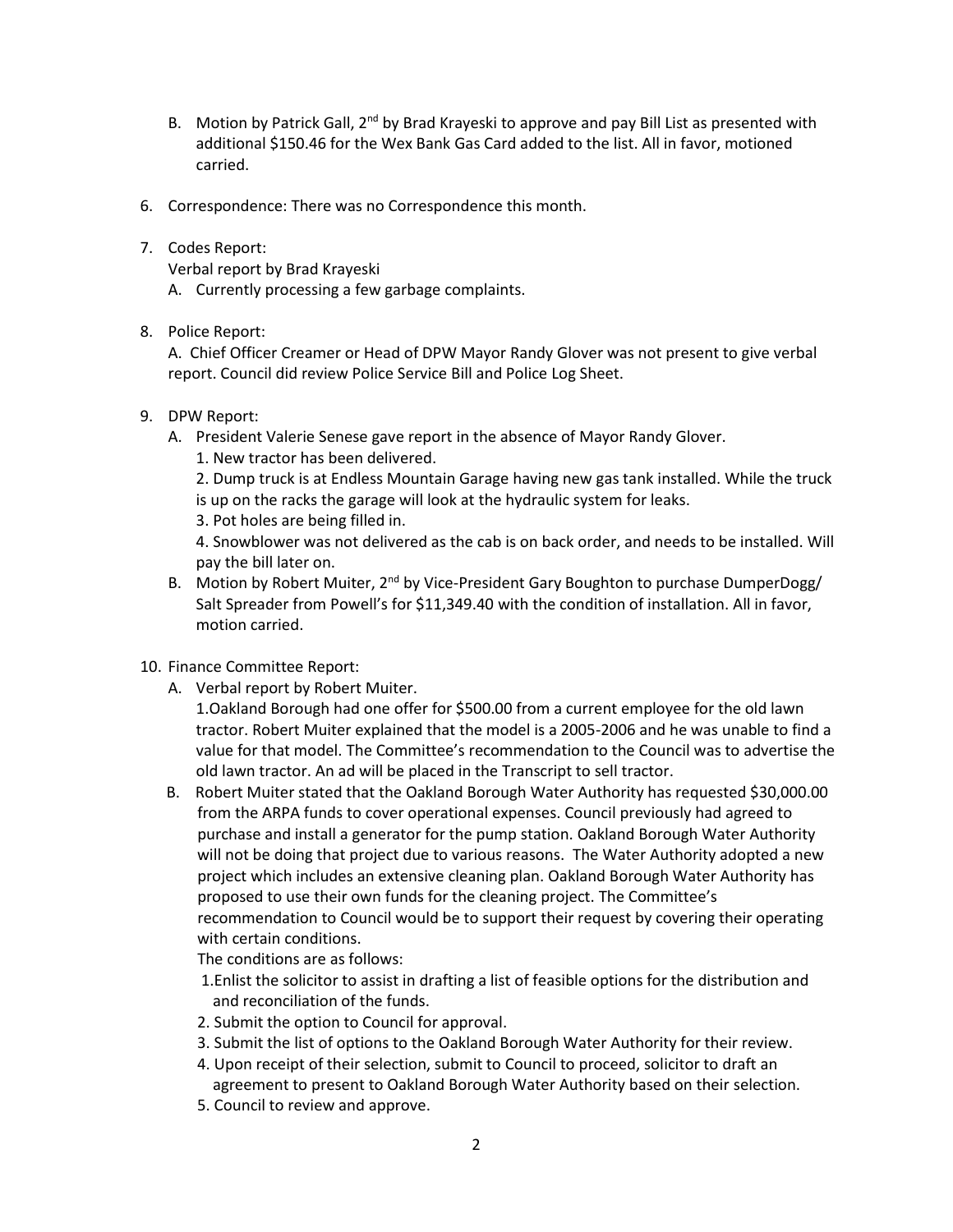Motion by Vice-President Gary Boughton, 2<sup>nd</sup> by Patrick Gall. All in favor, motion carried.

- 11. Parks Committee Report:
	- A. Vice -President Gary Boughton stated that the colors for the playground equipment had been picked. The colors are cobalt blue, lime green, earth tones, and a brighter color for safety concerns.
	- B. A meeting was held with Vice-President Gary Boughton, President Valerie Senese, Mayor/ Head DPW Randy Glover, Dave Jenkins, and Chris Maby deciding which poles to use for electric. It was suggested to use LED lights which should be bright enough to light the whole area. Dave Jenkins will be checking with Penelec.
	- C. Dave Jenkins and Chris Maby suggested getting a 360 camera which will give a panoramic view of the park. Vice-President Gary Boughton mentioned that the camaras would cost about \$699.00 for 2 cameras. President Valerie Senese stated the equipment would go in concession stand for now, then when the red building once in its final place the equipment would be moved to that building. Brad Krayeski mentioned that Oakland Borough would have to purchase signs stating 24-hour surveillance. Robert Muiter mentioned that only a few people should be allowed to have access to the camera footage. President Valerie Senese stated that would be something to look into down the road.
- 12. Food Pantry:
	- A. Ms. Bixby informed Council that she had a meeting with Ingrid from Weinburg. Paperwork has been filled out. The food pantry will becoming its own entity and the new name will Oakland Borough Emergency Food Pantry. The Food Pantry will be under Weinburg's 501(c)
	- B. Ms. Bixby also had to do a ServSafe Course and received her certificate for that. Ms. Bixby also informed Council that any volunteer for the food pantry must do the civil rights training. Ms. Bixby has all the paperwork for that.
	- C. Ingrid from Weinburg needs to do one more walk through the pantry and it will be finalized.
	- 13. Grant Update:
		- 1. Borough Engineering Update:

 A. President Senese explained that part of the STMP grant was for a Stormwater Flood Management Study. A quote was given through U.S. Army Corps of Engineering, which is federal money. Oakland Borough would have to pay half of the quote. President Senese spoke with Jim Rose from DCED and Oakland Borough would be able to apply for a grant with Department of Community and Economic Development which is state money for the match. President Senese asked to make sure the amount of the quote was right. Ms. Bixby will contact U. S. Army Corps of Engineering to make sure.

2. Soil and Conservation Grant/ Upper Boyden Street.

 A. President Valerie Senese stated that we need to advertise for sealed bids for the Upper Boyden Street project. We will have to pay for the bid documents to be done through Delta. It will be done in word document so that the next time Oakland Borough would be able to use it with updated information. Motion by Robert Muiter,  $2<sup>nd</sup>$  by Brad Krayeski to advertise for sealed bids. All in favor, motion carried.

3. President Valerie Senese mentioned for the 2022 grant project for Council to consider doing from Boyden Street by 3<sup>rd</sup> Avenue to Westfall Avenue. Motion by Brad Krayeski, 2<sup>nd</sup> by Robert Muiter to submit grant. All in favor, motion carried.

## **Old/Tabled Business:**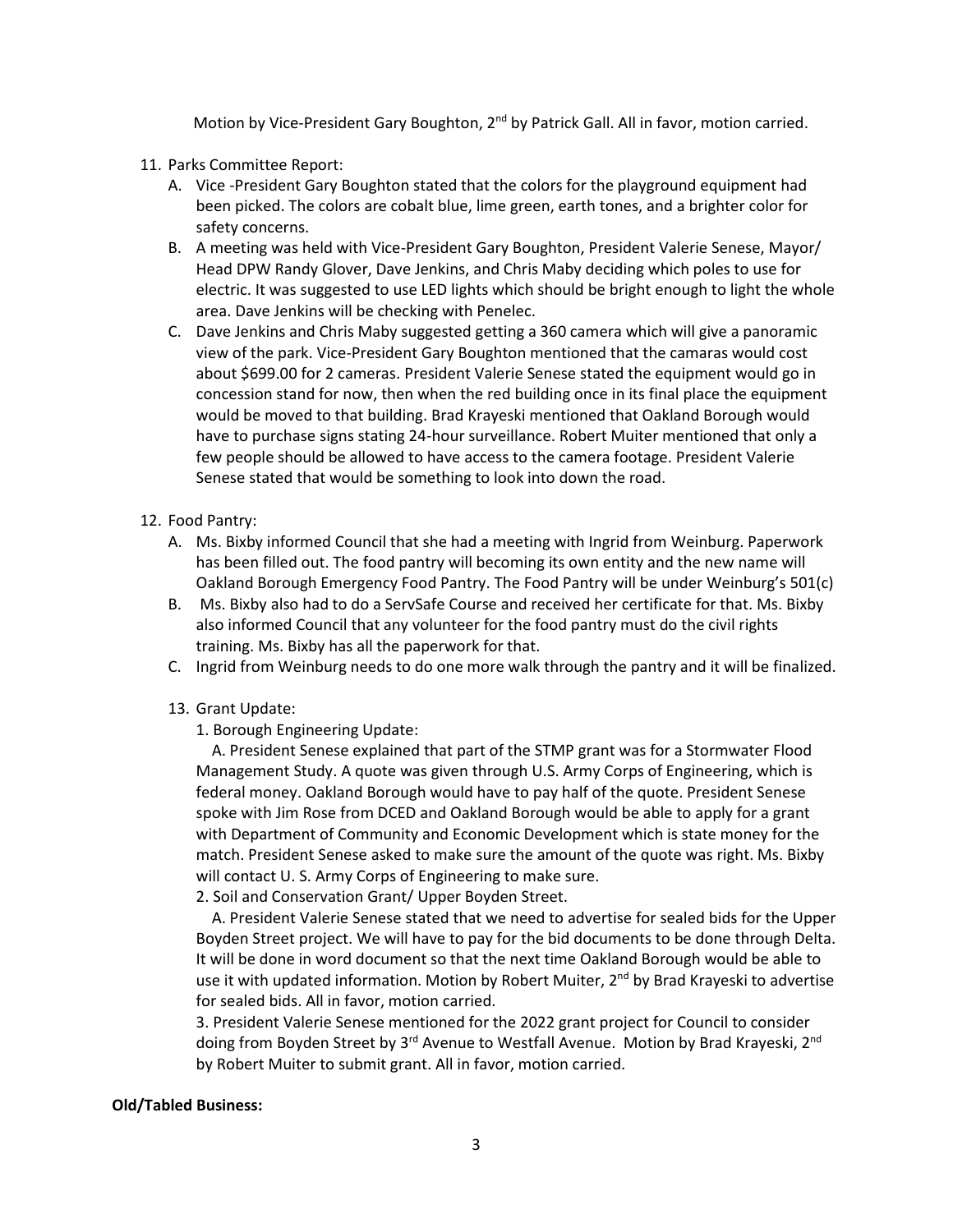- A. President Valerie Senese stated clearances must get done in order to receive the code to building. President Valerie stressed to please get the clearances done. Ms. Bixby would help anyone that needed help to do the paperwork.
- B. President Valerie Senese stated that RFP for blighted contracts will be put on hold for now till more information can be obtained.
- C. President Valerie Senese stated that the Delta Engineering will be coming up to mark trees that can stay for the Outlook project. PennDot has agreed to give Oakland Borough fill. Need to get the trees removed closed to us so that we would be able to use the fill. Oakland Borough will need at least 3 bids for the tree removal.
- D. President Valerie Senese explained that when we had Oakland Borough's Streets swept the driver would not do State Street or Westfall Avenue as they are state roads. Ms. Bixby was in contact with PennDot for the agility program. Oakland Borough would pay to have the streets swept in return PennDot do something for us. President Senese used examples as paint the roads at intersection, some signs. Ms. Bixby will work on that and get it in writing.
- E. President Valerie Senese stated that Jim Rose from DCED had a meeting with Susquehanna Borough about the Compressive Plan in the STMP grant. Susquehanna Borough was in agreement, but both Susquehanna Borough and DCED would like to extend Lanesboro Borough the open curtesy to be included. A meeting will be organized with Jim Rose from DCED and Lanesboro Borough Council to explain the benefits if they would like to be included. The meeting will be held at the Lanesboro Borough's open public meeting.
- F. President Valerie Senese stated as everyone can see lights have been placed and construction will begin soon on State Street. The work will continue till November, only paving may not be finished. It all depends on the weather on how warm or cold it will be. Work will include tearing down houses, fixing the chronic drainage resolved, new sidewalks, curbing. Brad Krayeski asked if our police service would be able to monitor High Street and Prospect Street more due to rise in traffic on the roads. Brad Krayeski also asked maybe see if signs could be place stating No Thru Traffic, Local Traffic Only. President Valerie Senese will check with PennDot to see about the signs, and check into getting more police patrol in areas.

## **New Business:**

- 14. President Valerie Senese stated that it has come to the attention from Community Development Committee recommends a newsletter quarterly for better communication with residents. Suggests each committee's submit notes. President Valerie Senese mentioned to compensate the cost of mailing maybe add ads to the newsletter. Council members did not object to starting the newsletter.
- 15. Discussion about the dump and the pond.
	- A. President Valerie Senese explained that Mayor Randy Glover was approached by Chris Miller to clearing the trees and opening the road to the dump. Oakland Borough would be committed to paying for modify, dirt or any supplies to be used. Chris Miller will be using own equipment, in return a life time to use the dump for anything allowable. Mayor Randy Glover feels this might be a good opportunity to get some bids. President Valerie Senese explained that there is 26 acres of wooded and hilly area. Vice-President Gary Boughton explained that the pond there did have refrigerators, tires and other junk dumped into the pond years ago. President Valerie Senese suggested that the Council met and take a tour around the acres to see their options for the 26 acres. There is grant money out there to